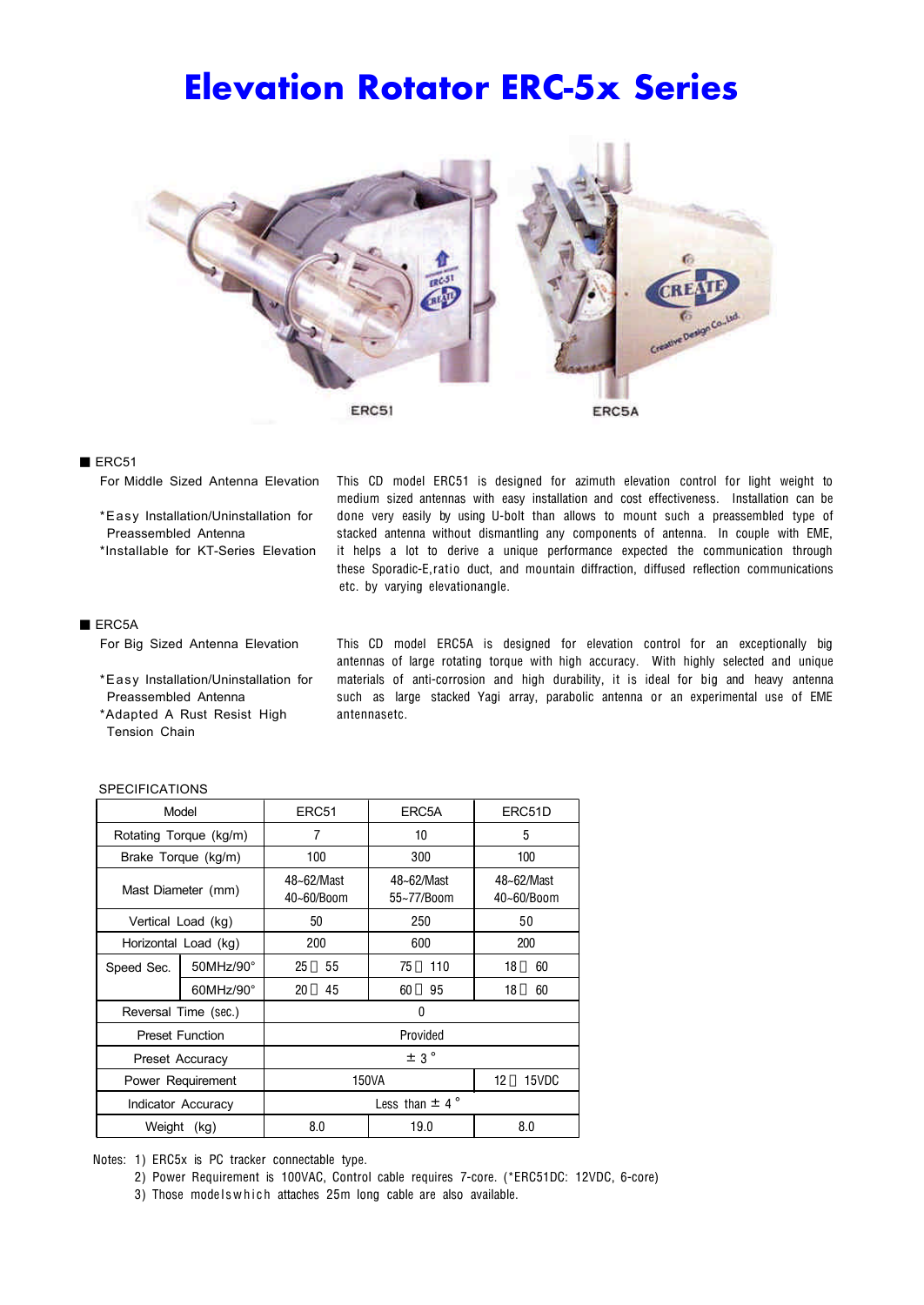# Integrated Rotator for Satellite Tracking AER-5



# AER-5

AzimuthandElevationforaMiddleSized Antenna

- 
- Pre-assembled Antenna tracking.
- \*HighCostPerformance (Low-PriceandwithManyFeatures)

\*FastRotationandSuitablefor

- 
- **SatelliteTracking**

### **SPECIFICATIONS**

|          | Model                  | AER-5<br>Azimuth/Elevation    |  |  |
|----------|------------------------|-------------------------------|--|--|
|          | Rotating Torque (kg/m) | 6/7                           |  |  |
|          | Brake Torque (kg/m)    | 90/100                        |  |  |
|          | BoomDiameter (mm)      | $40 - 62$                     |  |  |
|          | Vertical Load (kg)     | 50                            |  |  |
|          | Horizontal Load (kg)   | 200                           |  |  |
| SpeedSec | Azimuth                | 150/360 °<br>35               |  |  |
| 50MHz    | Elevation              | 55/90 $^{\circ}$<br>25        |  |  |
|          | Reversal Time (sec.)   | 1/0                           |  |  |
|          | <b>Preset Function</b> | Provided                      |  |  |
|          | Preset Accuracy        | $\pm$ 3°/ $\pm$ 3°            |  |  |
|          | Power Requirement      | 90VA/150VA                    |  |  |
|          | Indicator Accuracy     | Less than $\pm$ 4° / $\pm$ 4° |  |  |
| Weight   | Rotor                  | 12.0                          |  |  |
| (kg)     | Controller             | 3.0                           |  |  |



Notes: 1) Thismodel is PC tracker connectable type.

2) Power Requirement is 100VAC, Control cable requires 7-core.(x2sets)

3) This model which attaches 25m(x2sets) long cable are also available.

\*IntegratedTypeForAzimuthAnd AER-5 is anintegratedtypeofrotatorbothazimuthandelevationdesignedforinstallation Elevation of a middlesized azimuth and elevation antennas. Theazimuthrotatorofthis model is \*Easy Installation/Un-installationFor especially designed to present a fast speed rotation considering for use of a satellite